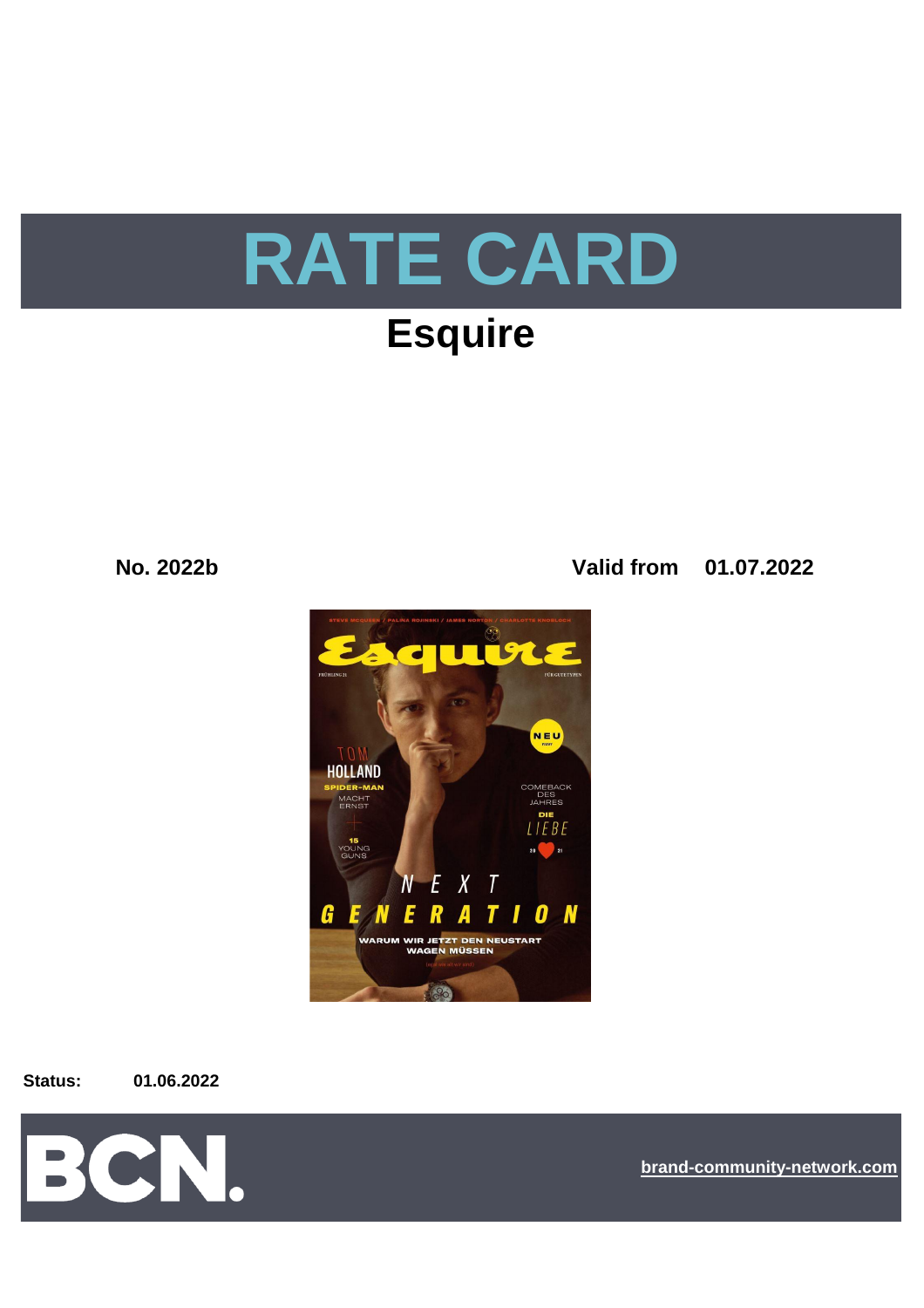## **PUBLISHER'S DATA**

Burda Hearst Publishing GmbH Commerzbank AG D-81925 München BIC: DRES DEFF 680

P +49 89 9250 1294 [elfi.langefeld@burda.com](mailto:elfi.langefeld@burda.com) **Terms of payment:**

### **Print Management/Placement**

Johanna Gassner AdTech Factory GmbH Arabellastr 23 D-81925 München P +49 89 9250 1439 [johanna.gassner@adtechfactory.com](mailto:johanna.gassner@adtechfactory.com)

### **Ad Management/Order Management Terms and conditions:**

AdTech Factory GmbH Hauptstraße 127 D-77652 Offenburg [orders@adtechfactory.com](mailto:orders@adtechfactory.com)

### **Publisher Bank accounts: Bank accounts:**

Arabellastr 23 IBAN: DE54 6808 0030 0723 4120 00 UniCredit Bank AG **Brand Director IBAN: DE19 7002 0270 0015 0249 05** Elfi Langefeld BIC: HYVEDEMMXXX

Invoices are due in net 30 days after the invoice date. The publisher guarantees a 2 per cent discount for advance payments, provided that the invoice amount is submitted on the publication date of the issue in which the advertisement is published at the latest and no older invoices are outstanding. In the event that the payment target is exceeded, default interest pursuant to Clause 11 of the Terms and Conditions of 5 per cent is calculated based on the respective base rate pursuant to Section 1 (1) of the German Discount Rate Transition Law (Diskontsatz-Überleitungs-Gesetz– DÜG). All prices are net prices. The statutory value-added tax is added. Direct debit is possible.

P +49 781 84 3751 [brand-community-network.com/terms-conditions](https://bcn.burda.com/terms-conditions) All ad orders are exclusively carried out pursuant to the General Terms and Conditions. These have to be requested directly from BCN or can be viewed online at:

**Frequency of publication & on sale date** quarterly, Thursday (subject to change) [duon-portal.de/](https://duon-portal.de/)

**Place of publication Delivery of printer's copy:** Munich, PZN 511833

### **Technical data:**

For current and binding technical data, log onto duon-portal.de. Also available as PDF download.

Please upload all copies electronically to duon-portal.de. For support please e-mail support@duon-portal.de or call +49 40 37 41 17 50.

### **General legal notice:**

The warranty claims specified in the publishers' general terms and conditions apply only when the certified technical requirements and standards published on the DUON portal have been fulfilled as well as the delivery has been carried out via the DUON portal. This also holds when data are provided without proof.

### **Online advertisement booking:**

The current, binding technical advertisement bookings can also be sent via the online booking system:

[obs-portal.de/](https://www.obs-portal.de/)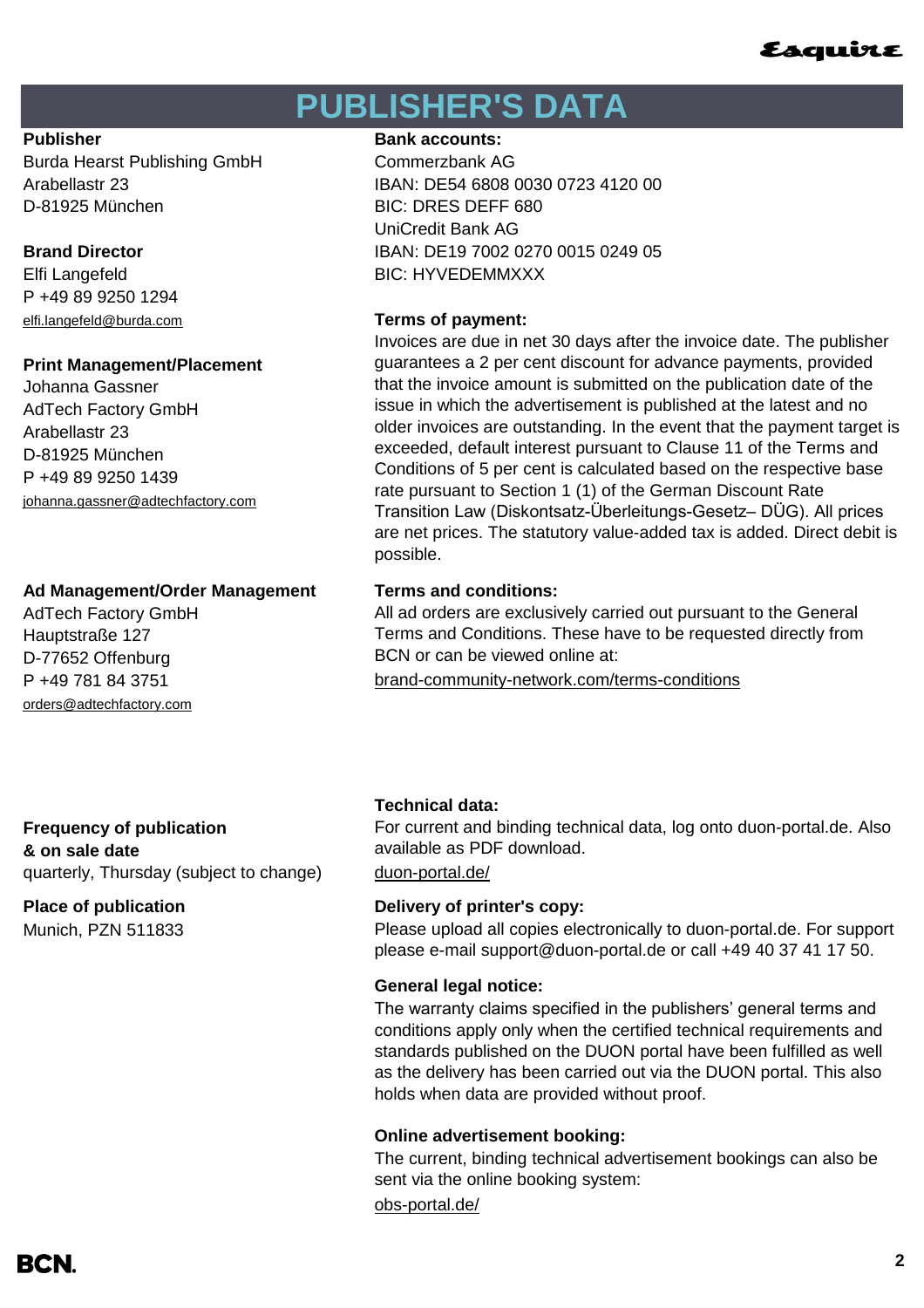

## **FORMATS & RATES**

| Format     | <b>Placement</b>                      | <b>Bleed format*</b> | <b>Rate</b> |
|------------|---------------------------------------|----------------------|-------------|
| $2/1$ page | Standard                              | 406 x 275            | 51,000€     |
| $1/1$ page | Standard                              | 203 x 275            | 25,500€     |
|            |                                       |                      |             |
| $4/1$ page | Cover Gatefold (plus technical costs) |                      | 130,500 €   |
| $2/1$ page | Opening spread                        | 406 x 275            | 65,300€     |
| $2/1$ page | 2nd campaign                          | 406 x 275            | 60,500€     |
| $2/1$ page | 3rd campaign                          | 406 x 275            | 59,400€     |
| $2/1$ page | 4th campaign                          | 406 x 275            | 58,400 €    |
| $2/1$ page | 5th campaign                          | 406 x 275            | 57,300 €    |
| $2/1$ page | 1st DPS of the branch                 | 406 x 275            | 61,100€     |
| $1/1$ page | 1st 1/1 page of the branch            | 203 x 275            | 28,000 €    |
| $1/1$ page | 1st RHP of the branch                 | 203 x 275            | 26,700 €    |
| $1/1$ page | 1/1 pace facing TOC                   | 203 x 275            | 30,800€     |
| $1/1$ page | 1/1 page facing editor's letter       | 203 x 275            | 30,800€     |
| 1/1 page   | Outside back cover                    | 203 x 275            | 41,900 €    |
|            |                                       |                      |             |

### **Ad combinations:**

\*width x height in mm

The reduced combination special price for the combination of advertisements is based on comparison of separate advertisement bookings. To this end, the advertisements of an advertiser with an identical product/creation in the same format must appear in all magazines in parallel issues.

### **Advertorials:**

[brand-community-network.com/advertisin](https://bcn.burda.com/advertisingsolutions/print/native-ads)gsolutions/print/native-ads Formats and prices for advertorials created by the editorial team on request. For more information, please visit

### **Fixed placements:**

Agreed fixed placements (e.g. first for a business line, commodity group, etc.) entitle the publisher to bill a

#### **Type area format:**

On request.

#### **Digital rate card:**

Please find the digital rate card here: [brand-community-network.de/advertisingsolutions/digital/prices](https://bcn.burda.com/advertisingsolutions/digital/prices)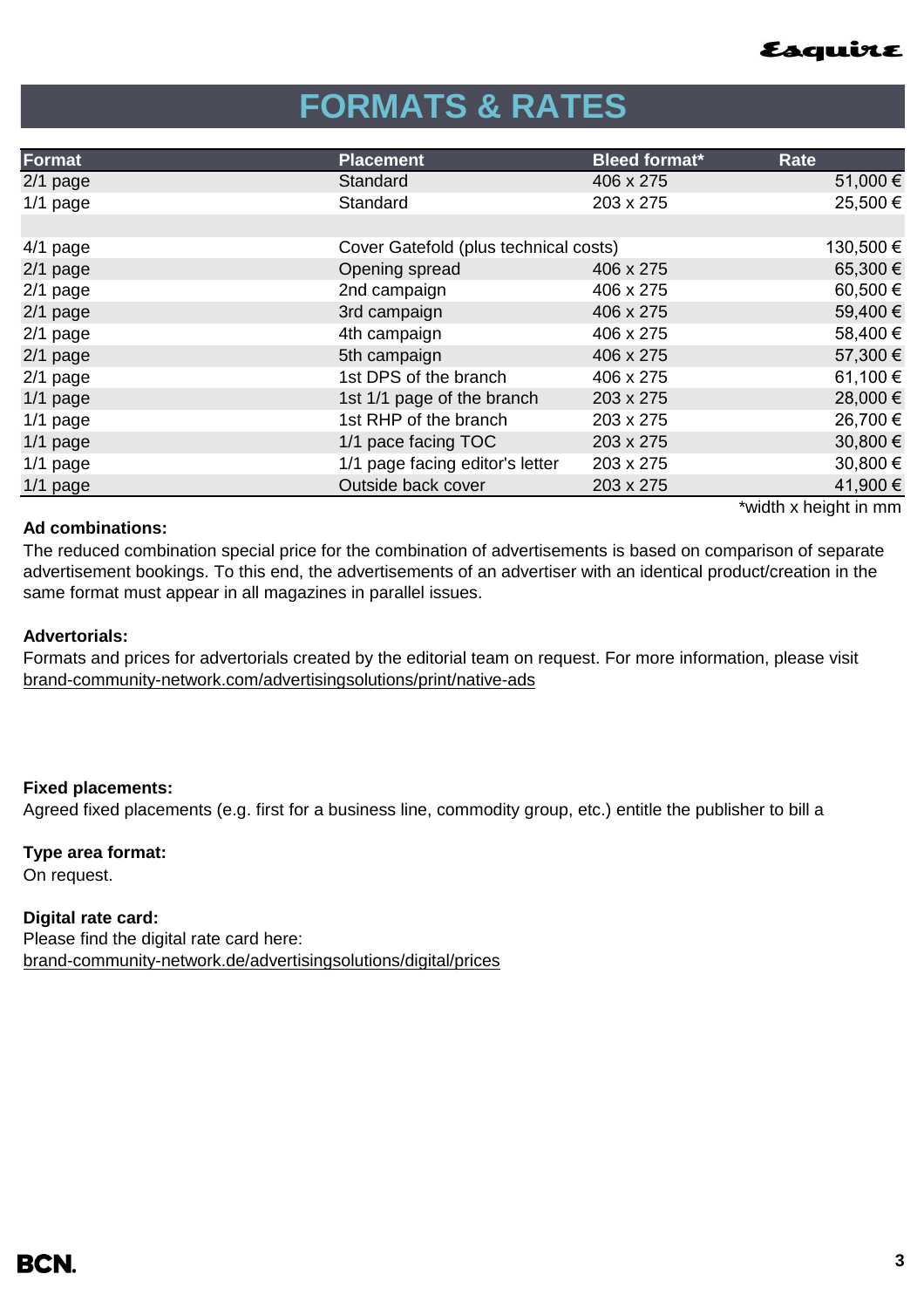

## **AD SPECIALS**

| <b>Rates per thousand</b>                                          | <b>Circulation excl.</b><br>subscriptions*                                 | Additional ad specials available on request.                                                                                                                            |  |
|--------------------------------------------------------------------|----------------------------------------------------------------------------|-------------------------------------------------------------------------------------------------------------------------------------------------------------------------|--|
| Bound inserts (15% / 10% surcharge for the 1st / 2nd bound insert) | Prices apply for the booking of at least the entire<br>domestic print run. |                                                                                                                                                                         |  |
| up to 4 pages                                                      | $223 \in$                                                                  |                                                                                                                                                                         |  |
| up to 4 pages with additional proc                                 | 249€                                                                       | The publisher reserves the right to reschedule<br>bookings with less than domestic print run.                                                                           |  |
| up to 8 pages                                                      | 260€                                                                       |                                                                                                                                                                         |  |
| up to 8 pages with additional proc                                 | 286€                                                                       |                                                                                                                                                                         |  |
| uo to 12 pages                                                     | 297€                                                                       | A minimum run of 75.000 copies applies for all                                                                                                                          |  |
| Glued-on inserts (15%/10% surcharge for the 1st/2nd bound insert)  | ad specials.                                                               |                                                                                                                                                                         |  |
| Postcard/Booklet up to 10 g                                        | 138€                                                                       | Smaller booking units, e.g. according to Nielsen                                                                                                                        |  |
| Postcard/Booklet up to 20 g                                        | 138€                                                                       | areas or federal states, are possible. For these<br>will be charged an additional 25 % per thousand.<br>Price on enquiry for booking subscription<br>circulation only.  |  |
| Sample up to 10 g                                                  | 149€                                                                       |                                                                                                                                                                         |  |
| Sample up to 20 g                                                  | 149€                                                                       |                                                                                                                                                                         |  |
| Flatspray up to 10 g                                               | 191€                                                                       |                                                                                                                                                                         |  |
| <b>Loose inserts</b>                                               |                                                                            |                                                                                                                                                                         |  |
| up to $20$ g<br>up to $30 g$<br>up to $40 g$<br>up to $50 g$       | 255€<br>265€<br>265€<br>265€                                               | *Circulation excl. subscriptions is made up of the<br>combined print runs for the circulation segments<br>newsstand, subscription circles, inflight and other<br>sales. |  |
|                                                                    |                                                                            |                                                                                                                                                                         |  |

**All tariff ad specials are eligible for discount and count towards the annual agreement commitment.**

#### **Calculation basis:**

The calculation basis is the planned circulation or IVW quarterly report upon order confirmation, exclusive of the respective e-paper copies.

#### **Delivered quantity:**

The delivered quantity is based on the planned print run or IVW quarterly report valid at the date of the order confirmation, plus 2 % surplus. In order to react to circulation fluctuations at short notice, we recommend contacting our Print Management/Placement (see "Your Personal Contacts" page) one more time before production start.

#### **Delivery address and deadline:**

Please find the delivery address and deadline on the respective order confirmation. An incoming goods inspection does not take place at the printing plant.

#### **Conditions of delivery:**

Ad specials must be delivered in accordance with the guidelines of the Bundesverband für Druck und Medien (German Association of Print and Media), and be clearly marked with the name of the publication and issue. The material must be delivered, carriage paid, to the address where it will be processed.

#### **Order and cancellation date:**

See "special closing dates" on page "Schedule & Topics Print"; due to limited availability, we strongly recommend booking as early as possible.

#### **Proviso:**

Should any processing problems arise, completion of the circulation takes priority over ad special processing.

#### **AdSpecial Portal:**

Binding technical information on Ad Specials and information on deadlines, samples and delivery for the participating objects is available for download at adspecial-portal.de

**Glued-on inserts:** The basis is a 1/1 carrier advertisement.

#### **Sample products:**

An additional postal fee applies to samples and objects over 2.5 mm thickness.

#### **Samples:**

Samples must be presented by the closing date at the latest. For product samples 50 pieces are required up front. For all other ad specials a minimum of 5 samples are required. To be sent: AdTech Factory, Print Management, Hauptstraße 127, 77652 Offenburg, Germany.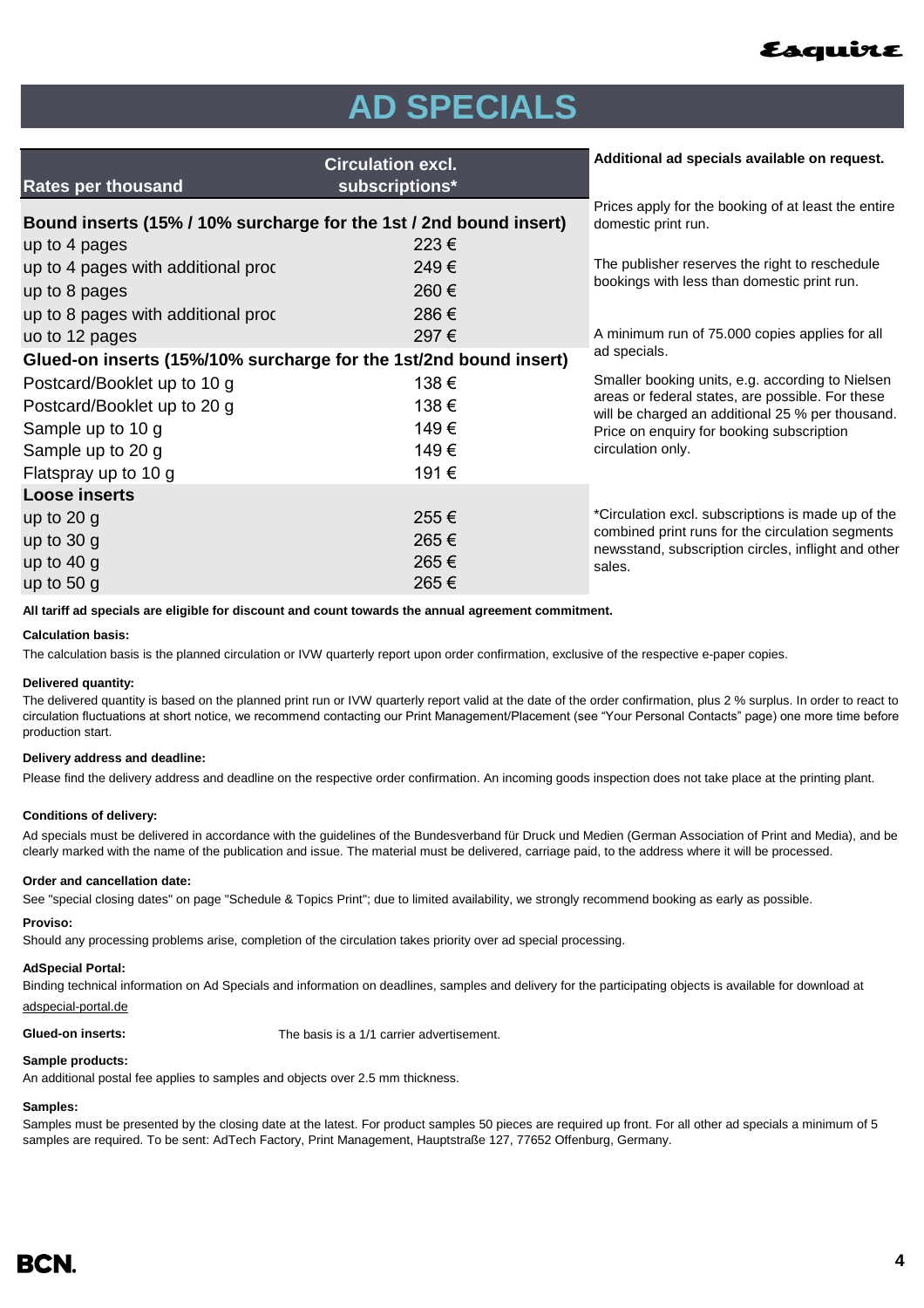

| <b>SCHEDULE</b> |                                                                                                                                                                                                                                                                                                                                                                                                     |                      |             |                                                |  |  |
|-----------------|-----------------------------------------------------------------------------------------------------------------------------------------------------------------------------------------------------------------------------------------------------------------------------------------------------------------------------------------------------------------------------------------------------|----------------------|-------------|------------------------------------------------|--|--|
|                 | The BCN topic preview tool provides you with attractive themes or specials:                                                                                                                                                                                                                                                                                                                         |                      |             | brand-community-network.com/topic-preview-tool |  |  |
| No.             | On sale date                                                                                                                                                                                                                                                                                                                                                                                        | <b>Closing date*</b> | Copy date** | <b>Special closing date***</b>                 |  |  |
| 01/22           | 10.03.22                                                                                                                                                                                                                                                                                                                                                                                            | 27.01.22             | 03.02.22    | 05.01.22                                       |  |  |
| 02/22           | 12.05.22                                                                                                                                                                                                                                                                                                                                                                                            | 31.03.22             | 07.04.22    | 10.03.22                                       |  |  |
| 03/22           | 15.09.22                                                                                                                                                                                                                                                                                                                                                                                            | 04.08.22             | 11.08.22    | 14.07.22                                       |  |  |
| 04/22           | 10.11.22                                                                                                                                                                                                                                                                                                                                                                                            | 29.09.22             | 06.10.22    | 08.09.22                                       |  |  |
|                 | $\ddot{\phantom{1}}$ $\ddot{\phantom{1}}$ $\ddot{\phantom{1}}$ $\ddot{\phantom{1}}$ $\ddot{\phantom{1}}$ $\ddot{\phantom{1}}$ $\ddot{\phantom{1}}$ $\ddot{\phantom{1}}$ $\ddot{\phantom{1}}$ $\ddot{\phantom{1}}$ $\ddot{\phantom{1}}$ $\ddot{\phantom{1}}$ $\ddot{\phantom{1}}$ $\ddot{\phantom{1}}$ $\ddot{\phantom{1}}$ $\ddot{\phantom{1}}$ $\ddot{\phantom{1}}$ $\ddot{\phantom{1}}$ $\ddot{\$ |                      |             |                                                |  |  |

\* Closing & cancellation date

\*\* Delivery date for printer's copies

\*\*\* Closing & cancellation date for ad specials, special formats, special placements